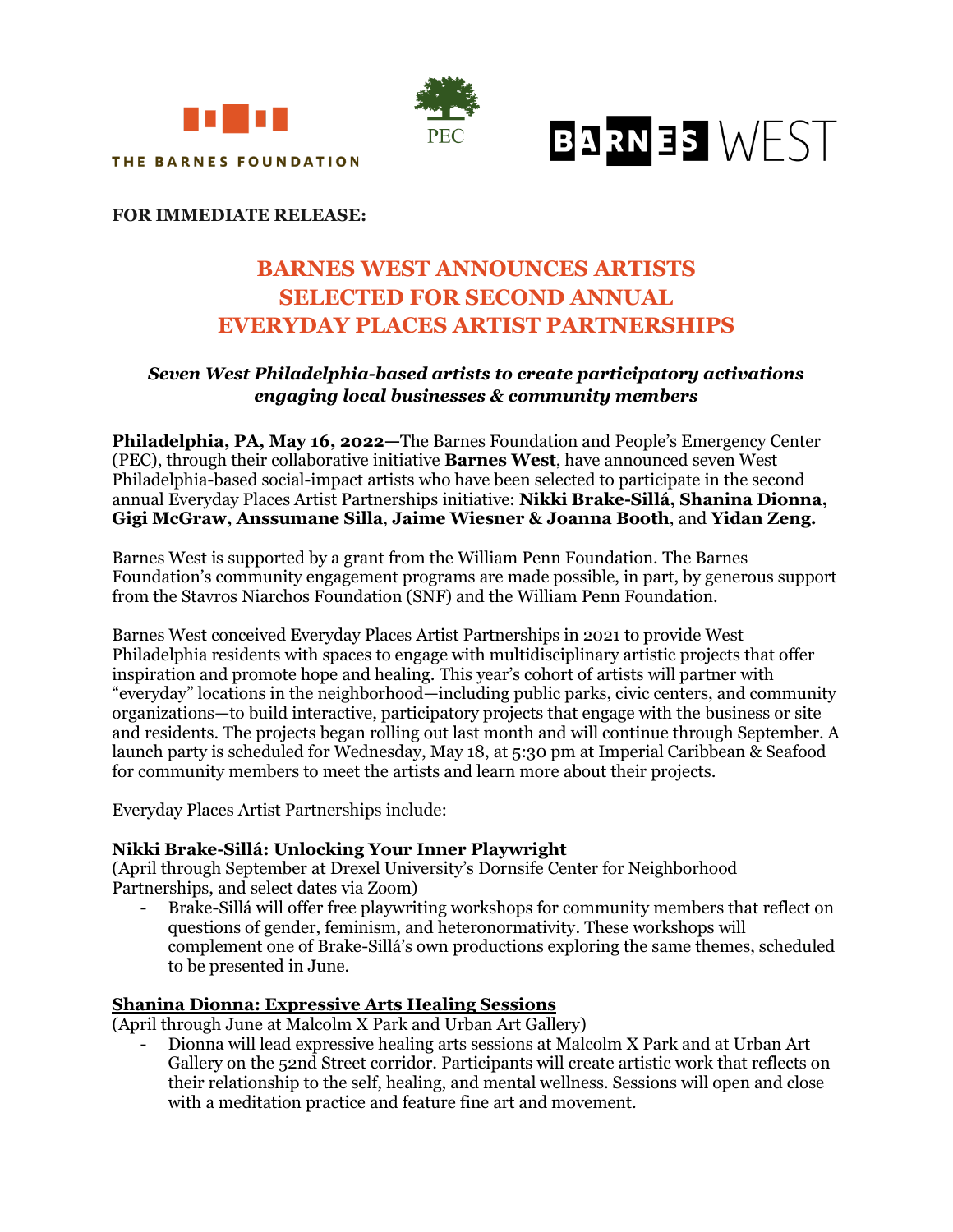# **Yidan Zeng: Community Quilt & Fabric Dyeing**

(May through July at University Square Complex, with Golden Dragon and Sankofa Community Farm)

- Zeng will lead community quilting and dyeing sessions at University Square Complex, in collaboration with Sankofa Community Farm and Golden Dragon restaurant. Zeng will facilitate hand-dyeing sessions of fabric swatches from food scraps, working with participants to design and create patches for a community quilt. Conversations will focus on how we build positive relationships with our neighbors, with an explicit invitation for historical tensions between Black and AAPI communities to inform the work.

# **Anssumane Silla: African Dance Classes with Live Drumming & Singing**

(June through August at Clark Park)

- Silla will offer free drumming and dancing sessions in Clark Park throughout the summer. These sessions will emphasize the ways in which music and movement have a positive impact on our mental health and wellness, hope, and healing.

# **Gigi McGraw: CommuniTree Archival Project**

(July through September at New Africa Center)

McGraw will create a community archival piece with New Africa Center's network, building a papier-mâché tree, titled the "CommuniTree," that participants will decorate with leaves that respond to questions about gentrification, history, and community. The piece will be accompanied by a gallery of neighborhood photographs and videos of interviews with participants.

#### **Jaime Wiesner & Joanna Booth: Screen-Printing for Youth**

(May through August at Mantua Civic Association)

- For the only Everyday Places Artist Partnerships project specifically designed for youth participants, creative partners Wiesner & Booth will work at the Mantua Civic Association to create a community quilt reflecting on the themes of caring for community. The quilt will be composed of cloth panels, decorated and printed on by youth participants. Printing blocks will be constructed by youth participants out of found objects and materials.

Details about projects and locations are available at [pec-cares.org/barneswest.](https://www.pec-cares.org/barneswest.html)

"Barnes West and Everyday Places Artist Partnerships provide opportunities for creativity and expression to thrive within the fabric of our everyday lives. We are honored that this project will be receiving the 2022 Arts & Business Council Award, a testament to the work of West Philadelphia social-impact artists, residents, and civic and business leaders," says Barbara Wong, Barnes Director of Community Engagement. "Our collaboration with PEC on Barnes West and the Everyday Places Artist Partnerships initiative builds on the Barnes Foundation's historical ties to West Philadelphia, where Dr. Barnes first introduced his method of art appreciation as a vehicle for critical thinking and civic engagement to his integrated factory workforce. This year, as we celebrate the Barnes's centennial, we're thrilled to continue this initiative with seven remarkable artists working in a variety of media—from dance and theater to playwriting and printmaking—and looking forward to the community's response to their diverse participatory activations promoting health and healing."

"PEC looks forward to building on the success of Everyday Places Artists Partnerships last year and seeing how the artists and partner sites work together to create more opportunities for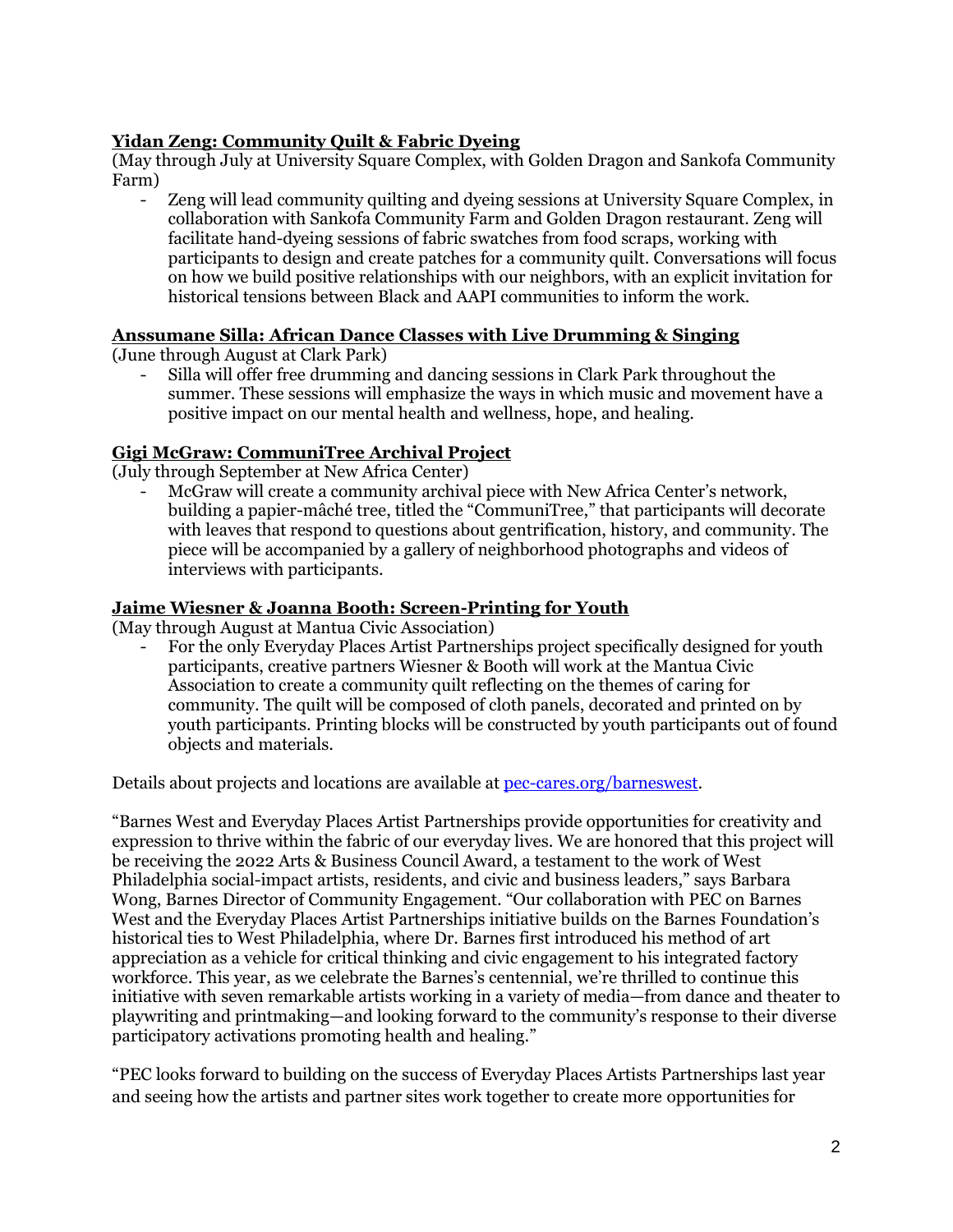people to exchange ideas, build understanding, have fun, and strengthen relationships," says Kathy Desmond, President of People's Emergency Center.

The artists were selected by the Barnes West leadership team and participating neighborhood sites. Each artist will receive a stipend and an Art for All Community Pass, which provides one year of unlimited admission to the Barnes for up to four people.

#### **ABOUT THE ARTISTS Shanina Dionna**

[Dionna](https://www.shaninadionna.com/) is a visual and performing artist, nonprofit educator, mental health advocate, and a certified Person-Centered Expressive Arts Therapy facilitator. In 2020, *Philadelphia Magazine* recognized her as "[a] Philly artist creating positive spaces for mental health conversations." Her creative practice is informed by personal experiences through medical diagnoses, hospitalization, therapy treatments, self-care practices, and an exploration of holistic measures for cognitive, behavioral, and psychological healing. Since 2012, her arts advocacy has helped bridge the gap between local wellness institutions and marginalized communities throughout the Greater Philadelphia area.

#### **Nikki Brake-Sillá**

A playwright and filmmaker, [Brake-Sillá](https://ginifilms.com/) is the founder of DrAW (Dramatists at War) and an inaugural member of Jouska PlayWorks. Her recent full-length plays include *ReWombed,*  commissioned by EST/Sloan Commission and *Trouble of the World*, which was a finalist for the Terrance McNally Award and a semi-finalist for Princess Grace, O'Neill, Bay Area Playwrights Festival). Her full-length narrative, *A Weathering*, was a semi-finalist at Middlebury Scriptlab and second round selection at Sundance Narrative Lab. *L&D*, a one-hour pilot was a 2021 semifinalist (The Orchard Project and Middlebury TV Scriptlab). Brake-Sillá received her BA from the University of Pennsylvania and her MFA from the City College of New York. She is a member of the Dramatists Guild and Directors Gathering.

# **Gigi McGraw**

[McGraw](https://1cupofcoffeeconversationbooksprojects.wordpress.com/) is a social-practice artist, actress, and writer who coined the term PhilHERstorian to describe her invested interest in the cultural and historical preservation of Philadelphia. She is the founder and curator of POMON (*Philadelphia Online Museum of Neighborhoods*), which will celebrate a virtual grand opening in February 2023, and earned her master's degree in theater from Villanova University. McGraw is fascinated with the life stories of individuals and is inspired by projects such as the Federal Writers' Project of the 1930s, which recorded the narratives of the formerly enslaved. She is also an advocate for hyperlocal history projects. McGraw documents life through recorded testimony, exhibits, prints, and creative missions locally and abroad.

# **Anssumane Silla**

Since arriving in Philadelphia in 2008, [Silla](https://www.folkloreproject.org/artists/anssumane-silla) has toured the United States performing as a dancer and drummer with the Voices of Africa Drum Ensemble. He has been a featured artist for the Pennsylvania Humanities Council's *Humanities on the Road* initiative, choreographer for the Kùlú Mèlé African Dance Ensemble, recipient of "Best in Philly" Dance Class 2012, and a two-time awardee of the Folk Art PA grant. He choreographed the showcase production for ArtWell's Gala 2015, which was attended by director Spike Lee and poet laureate Sonia Sanchez. In addition to teaching both contemporary and traditional dance styles from Guinea Bissau including Bijagos, Balanta, Fula, and Manjaco—he teaches a range of other West African dance styles across Philadelphia.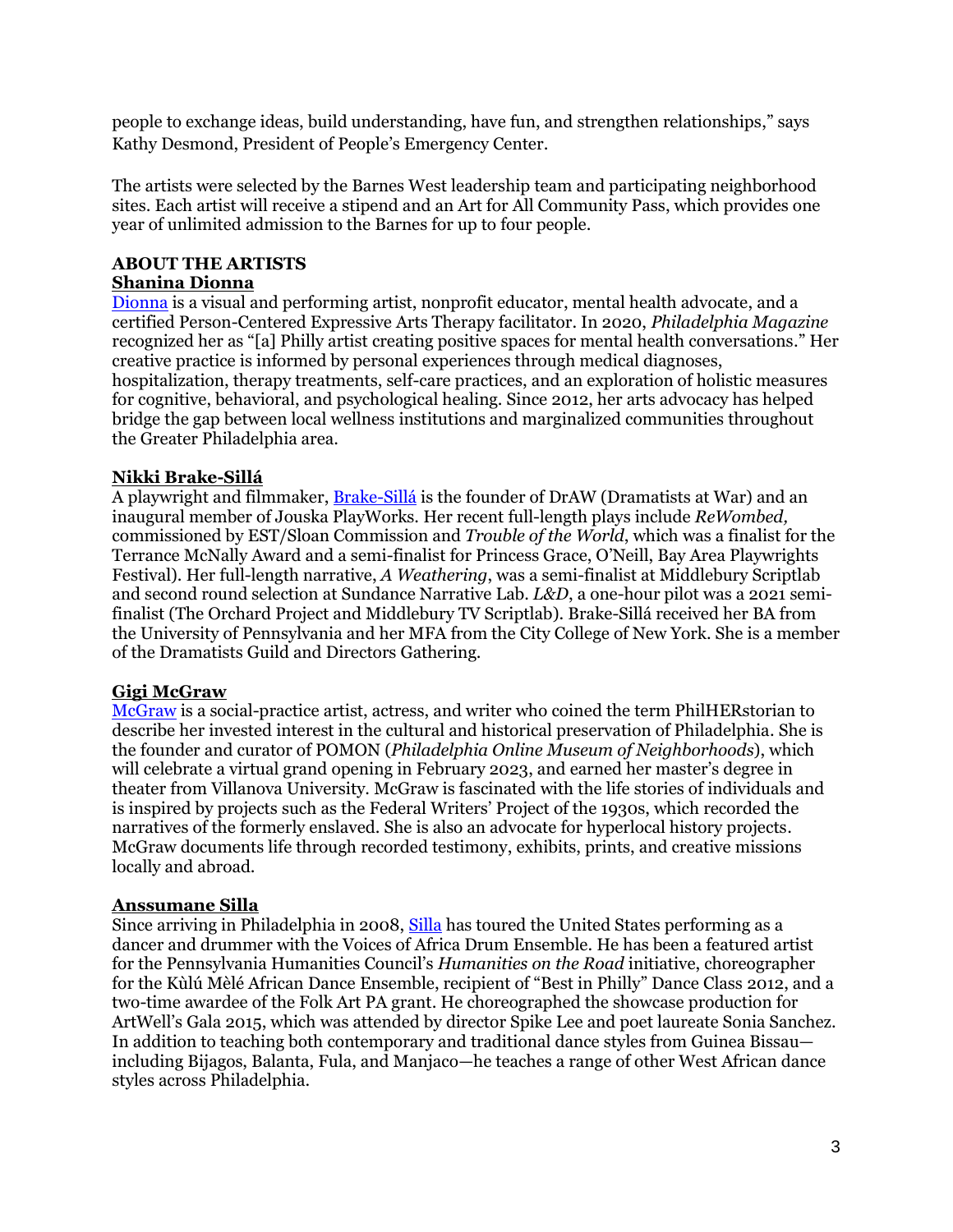#### **Jaime Wiesner & Joanna Booth**

[Jaime Wiesner](https://www.instagram.com/art.jkw/) is a queer Korean American artist based in West Philadelphia. She has been an assistant muralist with Mural Arts Philadelphia for the past three years and has worked on projects across Philadelphia. In addition to painting, she creates prints and rugs and continues to experiment with new mediums. Her work is concerned with found objects, combining industrial and organic forms, and playing with the viewer's sense of scale as a way of worldbuilding, highlighting beauty in forms of decay, and thinking through her own biracial and queer identities.

[Joanna Booth](https://joannabooth.myportfolio.com/work) is a Black queer artist based and raised in Philadelphia. Primarily working in woodcut printmaking, Booth investigates the personal represented by portraiture, places, objects, and specific social interactions. Through this work, she aims to create dialogue within her communities about pressing social issues and family lineages. Currently, she works at Second State Press, a communal printmaking studio, as a program coordinator and at the Fabric Workshop and Museum as a visitor services assistant. Most recently, Booth has been working with themes inspired by her loved ones and Philadelphia's unique architectural landscape.

#### **Yidan Zeng**

[Zeng](https://www.yidanzeng.com/) (曽一丹) is an intimacy investigator currently wandering/wondering through Philadelphia. Stitching together participatory performance and textiles, she weaves webs with no center. Her works spiral through relationships of the self, other, and the greater world, delighting in moments of intentional contact. She works primarily with food waste dyes, found natural materials, and discarded objects, practicing the transformative magic of turning detritus into portals for connection. Zeng has been a Textile Arts Center artist-in-residence (2020), Create Change Fellow with The Laundromat Project (2018), visiting glass artist at the University of Hawai'i in Mānoa (2018), and recipient of the Queens Arts Intervention Grant (2019). She's performed in Sibiu, Romania; Miami; Providence, Rhode Island; and on and off the streets of New York City. Yidan received her BA and BFA from the Brown-RISD Dual Degree Program, studying computer science and glass.

#### **ABOUT BARNES WEST**

Barnes West has been serving West Philadelphia with artistic programming and opportunities since 2018. Barnes West is designed to enrich lives and communities through shared art experiences and access. The Barnes Foundation and Peoples Emergency Center jointly present multifaceted arts programming—building upon PEC's LoLa 38 creative placemaking initiative and the Barnes's community engagement work to connect art in service to communities where they are. This collaboration brings West Philadelphia residents, business owners, and artists together in celebrating culture, creativity, and community voice—highlighting lifelong appreciation of, and participation in, the arts and cultural life of our city.

#### **SPONSORS**

Barnes West is supported by a grant from the William Penn Foundation.

The Barnes Foundation's community engagement programs are made possible, in part, by generous support from the Stavros Niarchos Foundation (SNF) and the William Penn Foundation.

#### **ABOUT THE BARNES FOUNDATION**

The Barnes Foundation is a nonprofit cultural and educational institution that shares its unparalleled art collection with the public, organizes special exhibitions, and presents